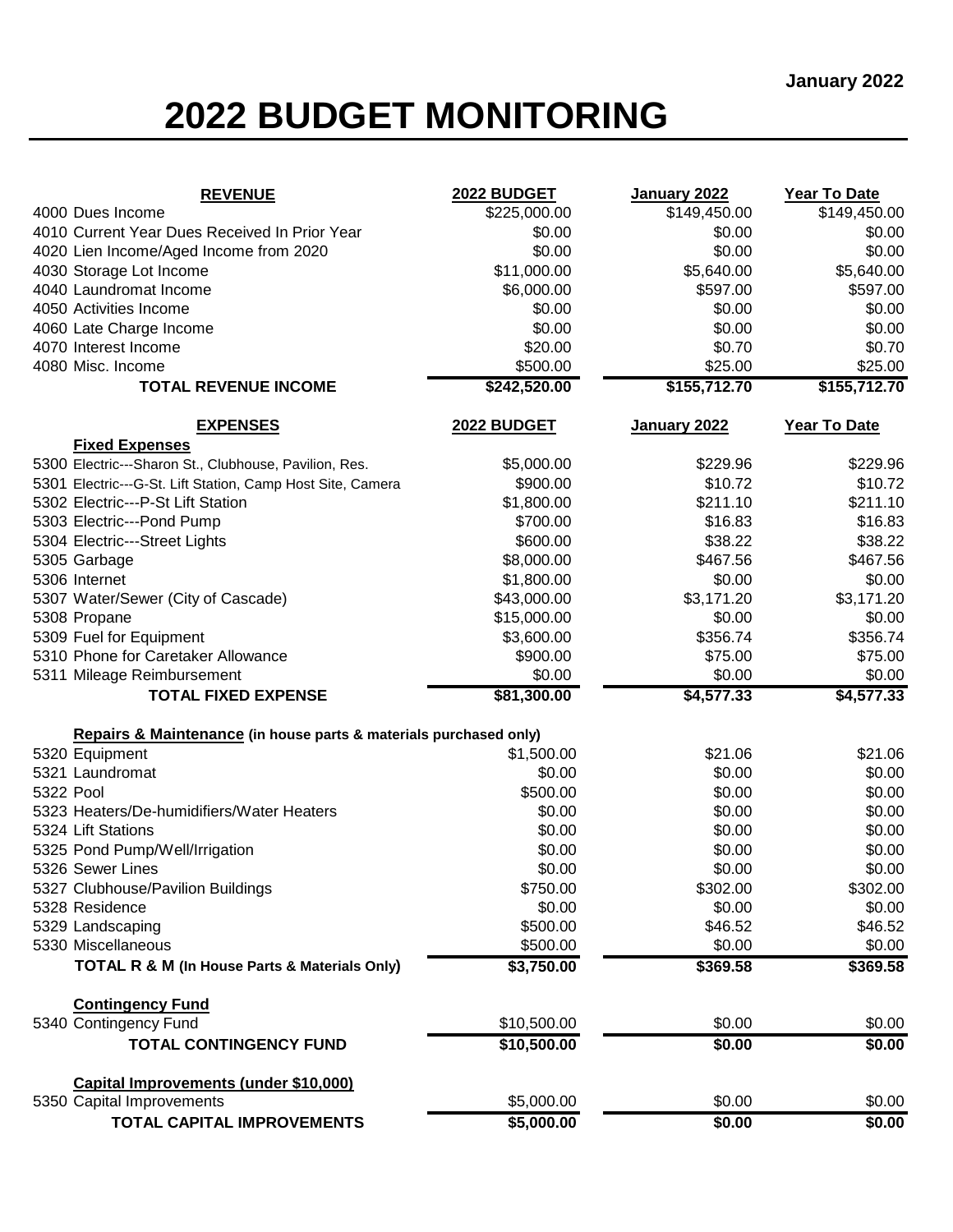| <b>Equipment, Appliances &amp; Tools Replacement</b>                              |                          |                  |                  |
|-----------------------------------------------------------------------------------|--------------------------|------------------|------------------|
| 5360 Appliances                                                                   | \$0.00                   | \$0.00           | \$0.00           |
| 5361 Equipment                                                                    | \$400.00                 | \$0.00           | \$0.00           |
| 5362 Tools/PPE (protection equip)                                                 | \$0.00                   | \$0.00           | \$0.00           |
| <b>TOTAL EQUIP/APPLIANCES/TOOLS</b>                                               | \$400.00                 | \$0.00           | \$0.00           |
| <b>Equipment Rentals</b>                                                          |                          |                  |                  |
| 5370 Equipment Rentals                                                            | \$0.00                   | \$0.00           | \$0.00           |
| <b>TOTAL EQUIPMENT RENTALS</b>                                                    | \$0.00                   | \$0.00           | \$0.00           |
| <b>Outside Service (contracts, outside labor, parts &amp; materials included)</b> |                          |                  |                  |
| 5380 Electrical                                                                   | \$1,000.00               | \$0.00           | \$0.00           |
| 5381 Plumbing                                                                     | \$1,000.00               | \$0.00           | \$0.00           |
| 5382 Lift Stations                                                                | \$5,000.00               | \$665.00         | \$665.00         |
| 5383 Sewer Lines                                                                  | \$1,500.00               | \$0.00           | \$0.00           |
| 5384 Cleaning                                                                     | \$0.00                   | \$0.00           | \$0.00           |
| 5385 Security System /Lock & Keys                                                 | \$1,000.00               | \$0.00           | \$0.00           |
| 5386 Computer System                                                              | \$0.00                   | \$0.00           | \$0.00           |
| 5387 Ponds/Fish                                                                   | \$0.00                   | \$0.00           | \$0.00           |
| 5388 Irrigation Winterization                                                     | \$500.00                 | \$0.00           | \$0.00           |
| 5389 Well/Irrigation (Dale's Pump Works)                                          | \$1,000.00               | \$0.00           | \$0.00           |
| 5390 Dust Control                                                                 | \$6,000.00               | \$0.00           | \$0.00           |
| 5391 Yard Debris                                                                  | \$5,000.00               | \$98.58          | \$98.58          |
| 5392 Roads                                                                        | \$2,000.00               | \$0.00           | \$0.00           |
| 5393 Landscaping                                                                  | \$2,500.00               | \$0.00<br>\$0.00 | \$0.00           |
| 5394 Pool<br>5395 Heaters/Dehumidifiers/Water Heaters                             | \$4,000.00               | \$0.00           | \$0.00<br>\$0.00 |
|                                                                                   | \$1,000.00               | \$0.00           | \$0.00           |
| 5396 Equipment                                                                    | \$1,500.00<br>\$1,000.00 | \$0.00           | \$0.00           |
| 5397 Fencing/Gates<br>5398 Miscellaneous                                          | \$0.00                   | \$0.00           | \$0.00           |
| <b>TOTAL OUTSIDE SERVICE</b>                                                      | \$34,000.00              | \$763.58         | \$763.58         |
|                                                                                   |                          |                  |                  |
| <b>Chemicals</b><br>5400 Pool                                                     | \$1,500.00               | \$0.00           | \$0.00           |
| 5401 Ponds                                                                        | \$0.00                   | \$0.00           | \$0.00           |
| 5402 Mosquitos                                                                    | \$1,500.00               | \$0.00           | \$0.00           |
| 5403 Landscaping                                                                  | \$500.00                 | \$0.00           | \$0.00           |
| <b>TOTAL CHEMICALS</b>                                                            | \$3,500.00               | \$0.00           | \$0.00           |
|                                                                                   |                          |                  |                  |
| <b>Supplies</b><br>5410 Soap/Sink Dispensers                                      | \$150.00                 | \$0.00           | \$0.00           |
| 5411 Cleaning                                                                     | \$500.00                 | \$47.67          | \$47.67          |
| 5412 Paper Products                                                               | \$500.00                 | \$0.00           | \$0.00           |
| 5413 Filters                                                                      | \$100.00                 | \$0.00           | \$0.00           |
| 5414 Other Supplies                                                               | \$0.00                   | \$0.00           | \$0.00           |
| <b>TOTAL SUPPLIES</b>                                                             | \$1,250.00               | \$47.67          | \$47.67          |
|                                                                                   |                          |                  |                  |
| <b>Taxes &amp; Insurance</b>                                                      |                          |                  |                  |
| 6000 Workman's Compensation Insurance                                             | \$2,500.00               | \$0.00           | \$0.00           |
| 6001 Insurance                                                                    | \$3,500.00               | \$0.00           | \$0.00           |
| 6002 Employee Insurance Allowance                                                 | \$0.00                   | \$0.00           | \$0.00           |
| 6003 Income Tax                                                                   | \$200.00                 | \$0.00           | \$0.00           |
| 6004 Property Tax                                                                 | \$400.00                 | \$0.00           | \$0.00           |
| <b>TOTAL TAXES &amp; INSURANCE</b>                                                | \$6,600.00               | \$0.00           | \$0.00           |